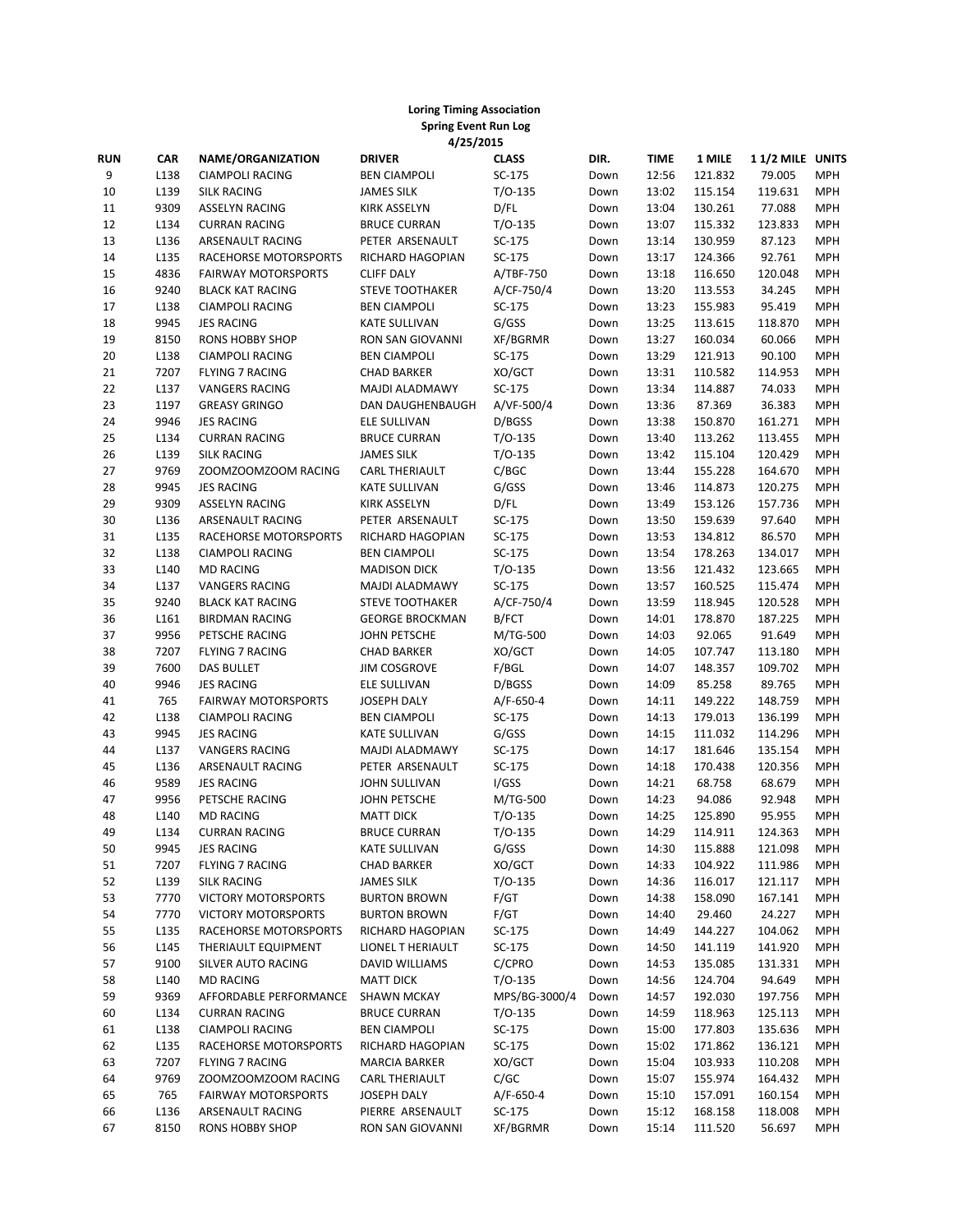| 68  | 4836             | <b>FAIRWAY MOTORSPORTS</b> | <b>CLIFF DALY</b>      | A/TBF-750     | Down | 15:16 | 99.152  | 71.060  | <b>MPH</b> |
|-----|------------------|----------------------------|------------------------|---------------|------|-------|---------|---------|------------|
| 69  | L137             | <b>VANGERS RACING</b>      | MAJDI ALADMAWY         | SC-175        | Down | 15:17 | 181.065 | 130.059 | <b>MPH</b> |
| 70  | 9945             | <b>JES RACING</b>          | KATE SULLIVAN          | G/GSS         | Down | 15:19 | 115.575 | 121.310 | <b>MPH</b> |
| 71  | L145             | THERIAULT EQUIPMENT        | LIONEL THERIAULT       | SC-175        | Down | 15:21 | 140.798 | 148.658 | <b>MPH</b> |
| 72  | 9240             | <b>BLACK KAT RACING</b>    | <b>STEVE TOOTHAKER</b> | A/CF-750/4    | Down | 15:23 | 119.607 | 119.214 | <b>MPH</b> |
| 73  | 9369             | AFFORDABLE PERFORMANCE     | <b>SHAWN MCKAY</b>     | MPS/BG-3000/4 | Down | 15:25 | 185.696 | 191.640 | <b>MPH</b> |
| 74  | L140             | <b>MD RACING</b>           | <b>MATT DICK</b>       | $T/O-135$     | Down | 15:27 | 122.506 | 127.834 | <b>MPH</b> |
| 75  | L161             | <b>BIRDMAN RACING</b>      | <b>GEORGE BROCKMAN</b> | B/FCT         | Down | 15:29 | 171.991 | 184.727 | <b>MPH</b> |
| 76  | 7600             | DAS BULLET                 | <b>JIM COSGROVE</b>    | F/BGL         | Down | 15:30 | 187.767 | 206.981 | <b>MPH</b> |
| 77  | 9416             | <b>FAIRWAY MOTORSPORTS</b> | <b>JOE DALY</b>        | M/G-1000/4    | Down | 15:32 | 157.301 | 161.796 | <b>MPH</b> |
| 78  | 9100             | SILVER AUTO RACING         | <b>DAVID WILLIAMS</b>  | C/CPRO        | Down | 15:34 | 139.412 | 65.486  | <b>MPH</b> |
| 79  | 765              | <b>FAIRWAY MOTORSPORTS</b> | JOSEPH DALY            | $A/F-650-4$   | Down | 15:35 | 156.609 | 158.866 | <b>MPH</b> |
| 80  | L135             | RACEHORSE MOTORSPORTS      | RICHARD HAGOPIAN       | SC-175        | Down | 15:37 | 178.171 | 135.820 | <b>MPH</b> |
| 81  | 1197             | <b>GREASY GRINGO</b>       | DAN DAUGHENBAUGH       | A/VF-500/4    | Down | 15:39 | 72.335  | 7.487   | <b>MPH</b> |
| 82  | L136             | ARSENAULT RACING           | PIERRE ARSENAULT       | SC-175        | Down | 15:45 | 170.173 | 120.212 | <b>MPH</b> |
| 83  | L134             | <b>CURRAN RACING</b>       | <b>BRUCE CURRAN</b>    | $T/O-135$     |      | 15:46 | 117.021 | 122.109 | <b>MPH</b> |
|     |                  |                            |                        | SC-175        | Down |       | 180.978 | 133.043 | <b>MPH</b> |
| 84  | L137             | <b>VANGERS RACING</b>      | MAJDI ALADMAWY         |               | Down | 15:48 |         |         | <b>MPH</b> |
| 85  | 9945             | <b>JES RACING</b>          | <b>KATE SULLIVAN</b>   | G/GSS         | Down | 15:50 | 118.298 | 122.974 |            |
| 86  | 7207             | <b>FLYING 7 RACING</b>     | <b>MARCIA BARKER</b>   | XO/GCT        | Down | 15:52 | 105.873 | 108.958 | <b>MPH</b> |
| 87  | L122             | MOSQUITO CONTROL           | <b>JOSH BATE</b>       | MPS/BF-1650/2 | Down | 15:54 | 151.413 | 150.570 | <b>MPH</b> |
| 88  | 9946             | <b>JES RACING</b>          | ELE SULLIVAN           | D/BGSS        | Down | 15:55 | 151.929 | 157.279 | <b>MPH</b> |
| 89  | L140             | <b>MD RACING</b>           | <b>MATT DICK</b>       | $T/O-135$     | Down | 15:57 | 121.041 | 131.883 | <b>MPH</b> |
| 90  | L138             | <b>CIAMPOLI RACING</b>     | <b>BEN CIAMPOLI</b>    | SC-175        | Down | 15:58 | 175.004 | 130.724 | <b>MPH</b> |
| 91  | 1034             | <b>SAM SAMPSON COUPE</b>   | <b>ROBERT BIDEN</b>    | B/GCC         | Down | 16:00 | 158.645 | 168.257 | <b>MPH</b> |
| 92  | L139             | <b>SILK RACING</b>         | <b>JAMES SILK</b>      | $T/O-135$     | Down | 16:02 | 112.240 | 116.329 | <b>MPH</b> |
| 93  | 9309             | <b>ASSELYN RACING</b>      | KIRK ASSELYN           | D/FL          | Down | 16:04 | 149.567 | 153.481 | <b>MPH</b> |
| 94  | 9240             | <b>BLACK KAT RACING</b>    | <b>STEVE TOOTHAKER</b> | A/CF-750/4    | Down | 16:05 | 116.922 | 116.390 | <b>MPH</b> |
| 95  | 9769             | ZOOMZOOMZOOM RACING        | <b>CARL THERIAULT</b>  | C/GC          | Down | 16:07 | 152.845 | 160.756 | <b>MPH</b> |
| 96  | 9369             | AFFORDABLE PERFORMANCE     | <b>SHAWN MCKAY</b>     | MPS/BG-3000/4 | Down | 16:09 | 186.081 | 191.760 | <b>MPH</b> |
| 97  | 765              | <b>FAIRWAY MOTORSPORTS</b> | JOSEPH DALY            | $A/F-650-4$   | Down | 16:10 | 153.297 | 154.015 | <b>MPH</b> |
| 98  | L135             | RACEHORSE MOTORSPORTS      | RICHARD HAGOPIAN       | SC-175        | Down | 16:11 | 187.395 | 145.980 | <b>MPH</b> |
| 99  | 9945             | <b>JES RACING</b>          | KATE SULLIVAN          | G/GSS         | Down | 16:15 | 114.874 | 119.970 | <b>MPH</b> |
| 100 | L136             | ARSENAULT RACING           | PIERRE ARSENAULT       | SC-175        | Down | 16:16 | 168.980 | 114.443 | <b>MPH</b> |
| 101 | 9946             | <b>JES RACING</b>          | ELE SULLIVAN           | D/BGSS        | Down | 16:18 | 151.845 | 159.917 | <b>MPH</b> |
| 102 | L121             | MOSQUITO CONTROL           | <b>JOSH BATE</b>       | M/G-500/2     | Down | 16:21 | 56.754  | 94.300  | <b>MPH</b> |
| 103 | 9100             | SILVER AUTO RACING         | DAVID WILLIAMS         | C/CPRO        | Down | 16:22 | 135.672 | 71.055  | <b>MPH</b> |
| 104 | 7770             | <b>VICTORY MOTORSPORTS</b> | <b>BURTON BROWN</b>    | F/GT          | Down | 16:24 | 155.646 | 165.064 | <b>MPH</b> |
| 105 | 1197             | <b>GREASY GRINGO</b>       | DAN DAUGHENBAUGH       | A/VF-500/4    | Down | 16:29 | 78.067  | 81.485  | <b>MPH</b> |
| 106 | 9369             | AFFORDABLE PERFORMANCE     | <b>SHAWN MCKAY</b>     | MPS/BG-3000/4 | Down | 16:31 | 187.854 | 181.964 | <b>MPH</b> |
| 107 | L137             | <b>VANGERS RACING</b>      | MAJDI ALADMAWY         | SC-175        | Down | 16:32 | 181.989 | 134.353 | <b>MPH</b> |
| 108 | L107             | <b>BEAUPRE RACING</b>      | <b>SHAWN BEAUPRE</b>   | T/O           | Down | 16:34 | 156.154 | 156.261 | <b>MPH</b> |
| 109 | 9945             | <b>JES RACING</b>          | KATE SULLIVAN          | G/GSS         | Down | 16:35 | 117.058 | 121.838 | <b>MPH</b> |
| 110 | 9416             | <b>FAIRWAY MOTORSPORTS</b> | JOE DALY               | M/G-1000/4    | Down | 16:37 | 150.385 | 158.003 | <b>MPH</b> |
| 111 | 7207             | <b>FLYING 7 RACING</b>     | <b>MARCIA BARKER</b>   | XO/GCT        | Down | 16:39 | 103.626 | 109.626 | <b>MPH</b> |
| 112 | 8150             | RONS HOBBY SHOP            | RON SAN GIOVANNI       | XF/BGRMR      | Down | 16:46 | 171.922 | 60.977  | <b>MPH</b> |
| 113 | 1908             | ROCKET SURGERY RACING      | <b>JESSE MICHAUD</b>   | M/PF-1350/4   | Down | 16:48 | 103.271 | 104.498 | <b>MPH</b> |
|     | L135             | RACEHORSE MOTORSPORTS      |                        | SC-175        |      |       | 188.480 | 148.571 | <b>MPH</b> |
| 114 |                  |                            | RICHARD HAGOPIAN       |               | Down | 16:51 |         |         |            |
| 115 | L <sub>107</sub> | <b>BEAUPRE RACING</b>      | <b>SHAWN BEAUPRE</b>   | T/O           | Down | 16:54 | 157.963 | 158.591 | <b>MPH</b> |
| 116 | L161             | <b>BIRDMAN RACING</b>      | <b>GEORGE BROCKMAN</b> | B/FCT         | Down | 16:56 | 172.630 | 177.578 | <b>MPH</b> |
| 117 | L <sub>107</sub> | <b>BEAUPRE RACING</b>      | <b>SHAWN BEAUPRE</b>   | T/O           | Down | 17:01 | 160.169 | 160.655 | <b>MPH</b> |
| 118 | L135             | RACEHORSE MOTORSPORTS      | RICHARD HAGOPIAN       | SC-175        | Down | 17:03 | 189.000 | 152.305 | <b>MPH</b> |
| 119 | 9769             | ZOOMZOOMZOOM RACING        | CARL THERIAULT         | C/GALT        | Down | 17:06 | 157.336 | 167.388 | <b>MPH</b> |
| 120 | 1034             | <b>SAM SAMPSON COUPE</b>   | <b>ROBERT BIDEN</b>    | B/GCC         | Down | 17:08 | 159.403 | 174.775 | <b>MPH</b> |
| 121 | 9240             | <b>BLACK KAT RACING</b>    | <b>STEVE TOOTHAKER</b> | A/CF-750/4    | Down | 17:10 | 120.167 | 121.360 | <b>MPH</b> |
| 122 | L137             | <b>VANGERS RACING</b>      | MAJDI ALADMAWY         | SC-175        | Down | 17:13 | 182.558 | 134.347 | <b>MPH</b> |
| 123 | 7600             | DAS BULLET                 | <b>JIM COSGROVE</b>    | F/BGL         | Down | 17:14 | 178.334 | 130.815 | <b>MPH</b> |
| 124 | L135             | RACEHORSE MOTORSPORTS      | RICHARD HAGOPIAN       | SC-175        | Down | 17:16 | 189.597 | 200.949 | <b>MPH</b> |
| 125 | 4836             | <b>FAIRWAY MOTORSPORTS</b> | <b>CLIFF DALY</b>      | A/TBF-750     | Down | 17:20 | 84.843  | 51.285  | <b>MPH</b> |
| 126 | L137             | <b>VANGERS RACING</b>      | MAJDI ALADMAWY         | SC-175        | Down | 17:22 | 181.750 | 132.138 | <b>MPH</b> |
| 127 | 9416             | <b>FAIRWAY MOTORSPORTS</b> | JOE DALY               | M/G-1000/4    | Down | 17:24 | 159.005 | 163.918 | <b>MPH</b> |
| 128 | 7207             | <b>FLYING 7 RACING</b>     | MARCIA BARKER          | XO/GCT        | Down | 17:29 | 101.001 | 100.317 | <b>MPH</b> |
| 129 | 1034             | <b>SAM SAMPSON COUPE</b>   | ROBERT BIDEN           | B/GCC         | Down | 17:33 | 167.891 | 177.661 | <b>MPH</b> |
| 130 | 9769             | ZOOMZOOMZOOM RACING        | CARL THERIAULT         | C/BGALT       | Down | 17:35 | 158.201 | 168.472 | <b>MPH</b> |
| 131 | 1707             | <b>VICTORY MOTORSPORTS</b> | BURTON BROWN           | G/GS          | Down | 17:37 | 144.287 | 163.161 | <b>MPH</b> |
|     |                  |                            |                        |               |      |       |         |         |            |